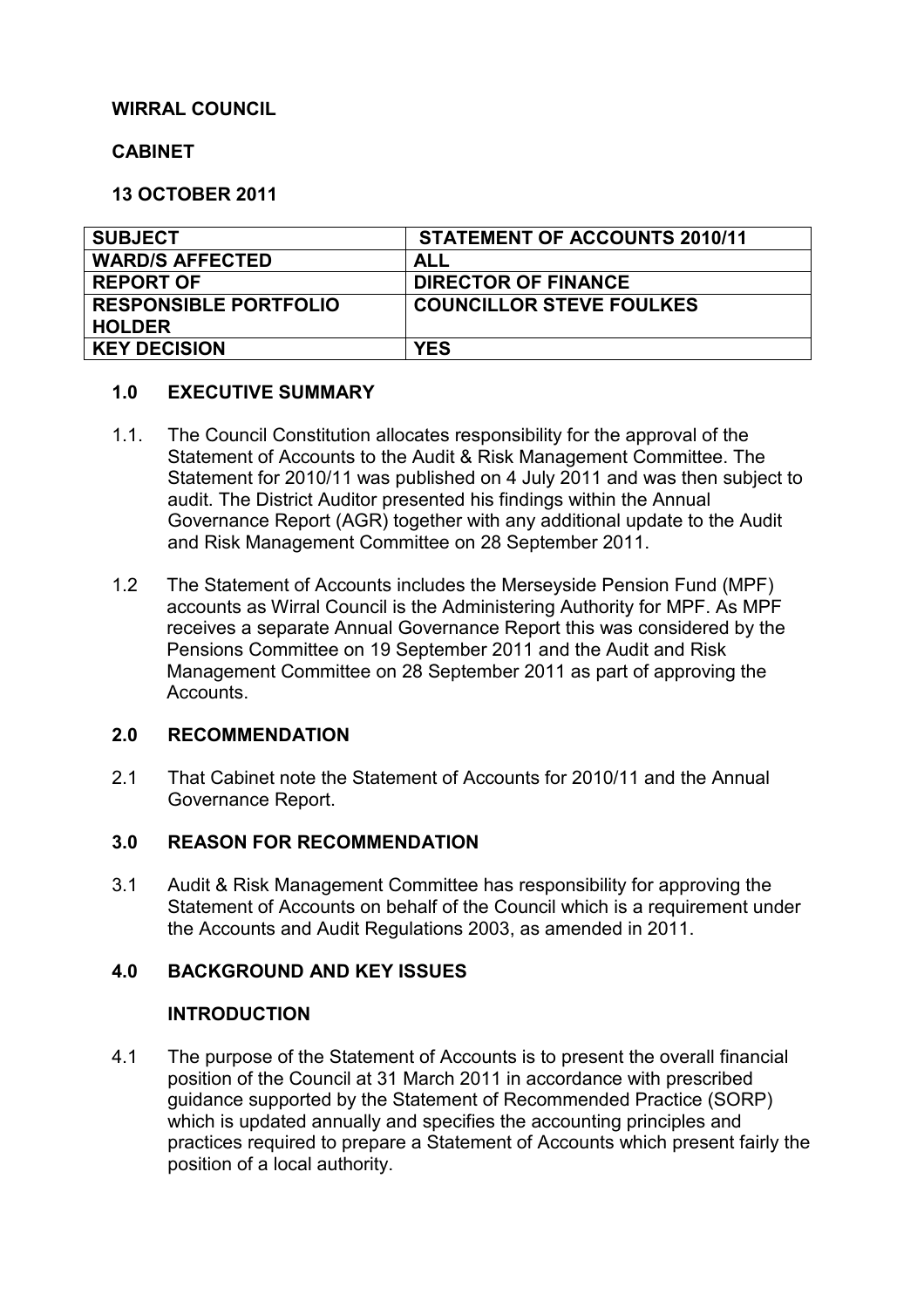- 4.2 The Accounts and Audit Regulations 2003, as amended in 2011, state that the Statement of Accounts must be approved by an appropriate Committee no later than 30 September. This is a change for 2010/11 as by 30 June 2011 I had to sign the Accounts certifying that they represent a true and fair view of the financial position of the Authority. This I did on 4 July 2011 when the accounts were issued to all Members of this Committee and also made publicly available. On 14 July 2011 a briefing session was held for Members of the Audit and Risk Management Committee with the session open to all Members of the Council on understanding the published financial accounts. The session included:-
	- Overview legal requirements, roles, responsibilities and the process.
	- Accounts and Audit Regulations 2011.
	- International Financial Reporting Standards.
	- Statement of Accounts 2010/11, changes for 2010/11, review of the contents and highlight of the key areas.
- 4.3 The Accounts are subject to audit and if the Audit Commission requires any material amendments to the Accounts, then under the Audit Commission Act 1998 and the Audit Commission Code of Audit Practice for Local Government the District Auditor reports on the financial statements. As stipulated by the Regulations, these are reported to the Audit and Risk Management Committee prior to 30 September.
- 4.4 The Accounts are produced in accordance with the statutory accounting framework laid down by the Accounts and Audit Regulations 2003. The framework is further supported by the Statement of Recommended Practice (SORP). The SORP is updated annually and specifies the accounting principles and practices required to prepare a Statement of Accounts which present fairly the position of a local authority.

# **AMENDMENTS TO THE STATEMENT OF ACCOUNTS**

- 4.5 There are a number of amendments to the financial statements that have been requested by the District Auditor and are detailed in the Annual Governance Report (Appendix 2).
- 4.6 The amendments have not changed the level of General Fund balance or reserves and provisions at 31 March 2011 which remain as reported to Cabinet on 23 June 2011
- 4.7 Besides commenting on the Financial Statement the Annual Governance Report also includes a Value for Money conclusion. The District Auditor has identified that whilst the Council is achieving cost reductions it is not able to demonstrate that it is improving efficiency and productivity in some areas with the Highways and Engineering Services (HESPE) contract quoted as an example.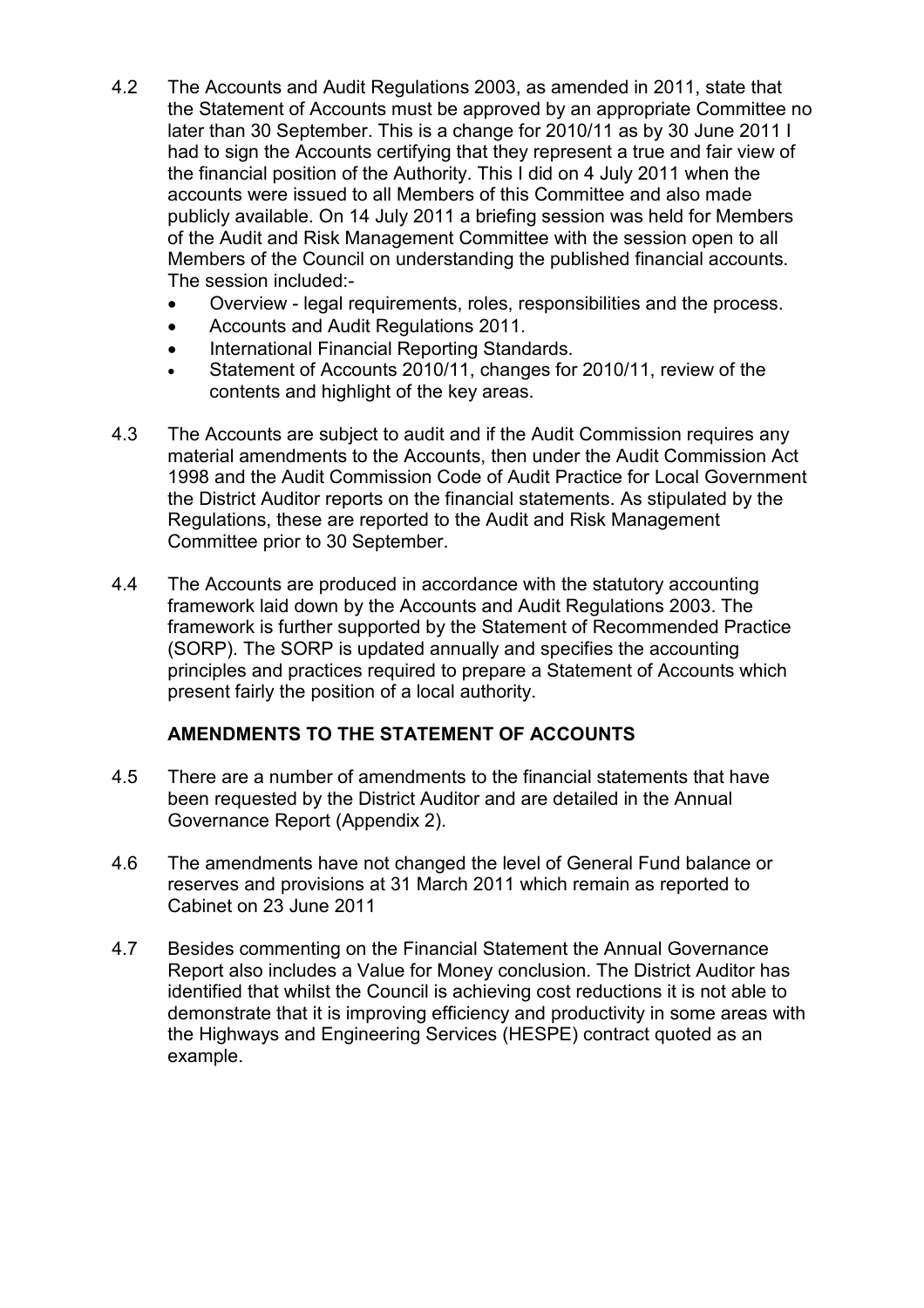### **COMMENTS**

- 4.8 The Statement of Accounts was published on 4 July 2011 which was after the deadline of 30 June 2011. The production of the Accounts presented the Council, particularly the Financial Services Division, with a number of challenges primarily from 2010/11 being the first year upon which the Accounts were fully prepared under International Financial Reporting Standards (IFRS).
- 4.9 Under the IFRS the Council is expected to improve and enhance its asset records and systems. This has been highlighted in the Annual Governance Report from 2008/09 onwards and there has been considerable work undertaken to make improvements. A new asset accounting system was procured and implemented in 2009/10 and into 2010/11. This involved the transferring of thousands of records on buildings, previously held on spreadsheets, onto the system. Work on enhancing the Vehicles, Plant and Equipment records, and supporting systems, whilst progressing, has not been within the required timescales and it is acknowledged that there remain issues to be addressed.
- 4.10 The amendments made as a result of the audit have been mainly around assets although there are a number resulting from the reduced quality assurance undertaken in 2010/11. The time available has been curtailed due to the reduced capacity within the Division which eroded the allocated contingency period and resulted from the need to prepare the Accounts under IFRS (with the need to restate previous years) having taken longer than planned.
- 4.11 Reference has been made to the adequacy of resources to support the preparation of the Statements, and for the subsequent Audit. Following the completion of the annual Accounts a review is undertaken and lessons learned to be put in place to seek improvements for the next year. This year this will include an assessment of the options to secure additional staffing resources in order to ensure compliance with statutory requirements. The Annual Governance Report and comments from the Audit Commission, as identified in the Action Plan in Appendix 5, assist in the preparation of future Statement of Accounts.
- 4.12 In terms of the financial position. Whilst there have been amendments to the Accounts there have been no changes to the level of the General Fund balance, reserves and provisions which remain as reported to Cabinet on 23 June 2011.

# **ANNUAL GOVERNANCE STATEMENT**

4.13 This Statement is the subject of a separate report on this agenda and, although not required to be included in the Statement of Accounts, is included as it shows how the Council has ensured the effectiveness of its systems for ensuring that it operates legally and that public money is properly used and accounted for. Cabinet on 22 September 2011 considered a report on Corporate Governance which has influenced the final version of the Annual Governance Statement for 2010/11.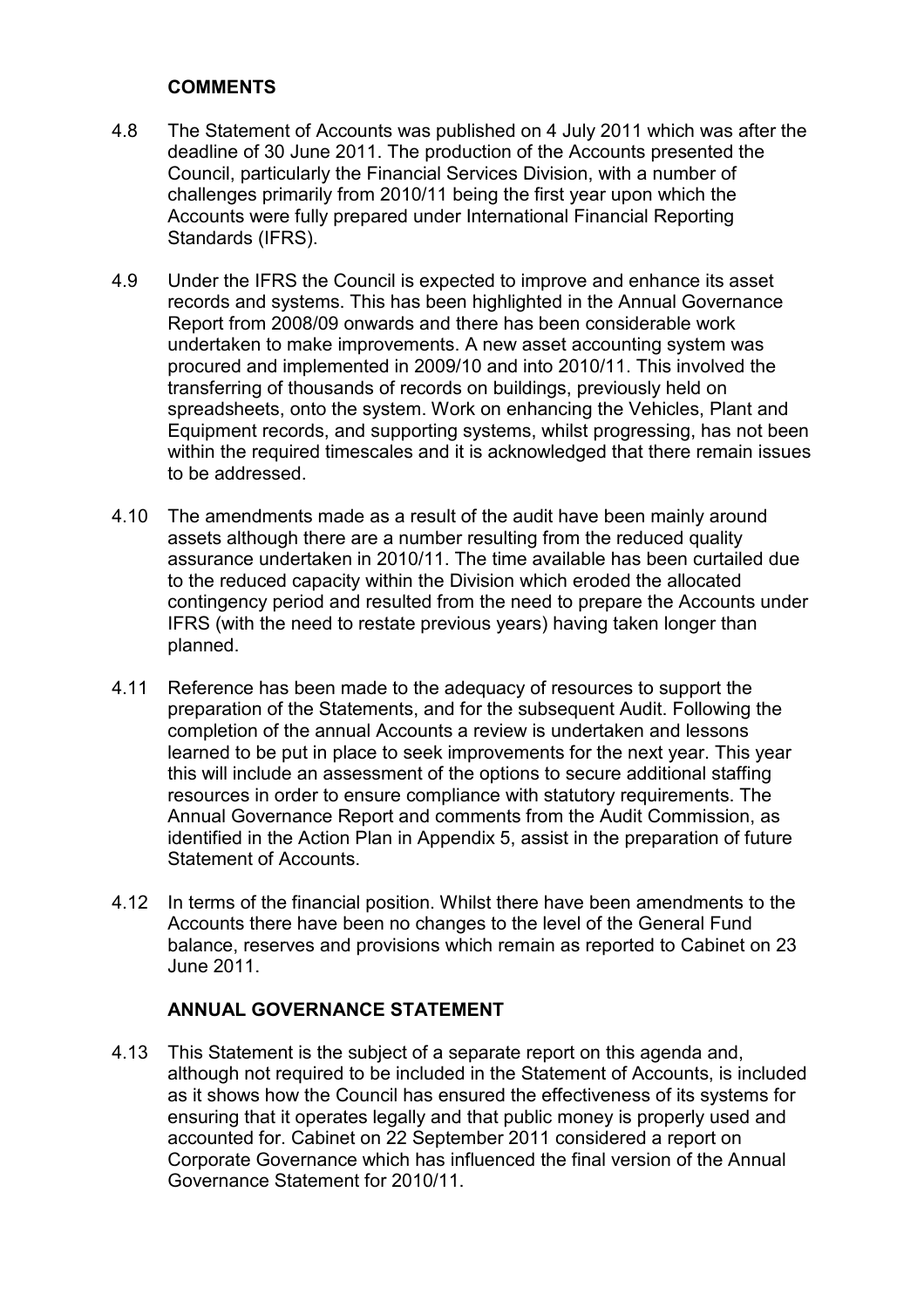### **5.0 RELEVANT RISKS**

5.1 The District Auditor has identified a number of concerns in his report. If not addressed by the Council then there are potential risks that the Council will not be able to meet its statutory requirements in respect of the Statement of Accounts. There are also concerns relating to value for money, emanating from the HESPE contract in that the Council needs to demonstrate improved efficiency and productivity from major contracts.

## **6.0 OTHER OPTIONS CONSIDERED**

6.1 The Statement of Accounts has to be produced in accordance with statutory guidance and the Statement is then subject to review by the appointed Auditor.

## **7.0 CONSULTATION**

7.1 There has been no specific consultation in respect of this report.

## **8.0 IMPLICATIONS FOR VOLUNTARY, COMMUNITY AND FAITH GROUPS**

8.1 There are none arising directly from this report.

## **9.0 RESOURCE IMPLICATIONS**

- 9.1 The amendments to the Statement of Accounts 2010/11 have not changed the level of General Fund balance or reserves and provisions at 31 March 2011 which remain as reported to Cabinet on 23 June 2011.
- 9.2 The Annual Governance Report makes reference to the adequacy of the level of staffing resources within the Financial Services Division. A further report will be brought to Cabinet on the options available when the issues raised have been reviewed and considered.
- 9.3 There are no IT implications arising from this report.

### **10.0 LEGAL IMPLICATIONS**

10.1 It is a legal requirement to publish the Statement of Accounts by 30 September 2011.

### **11.0 EQUALITIES IMPLICATIONS**

11.1 There are none arising directly from this report.

# **12.0 CARBON REDUCTION IMPLICATIONS**

12.1 There are none arising directly from this report.

# **13.0 PLANNING AND COMMUNITY SAFETY IMPLICATIONS**

13.1 There are none arising directly from this report.